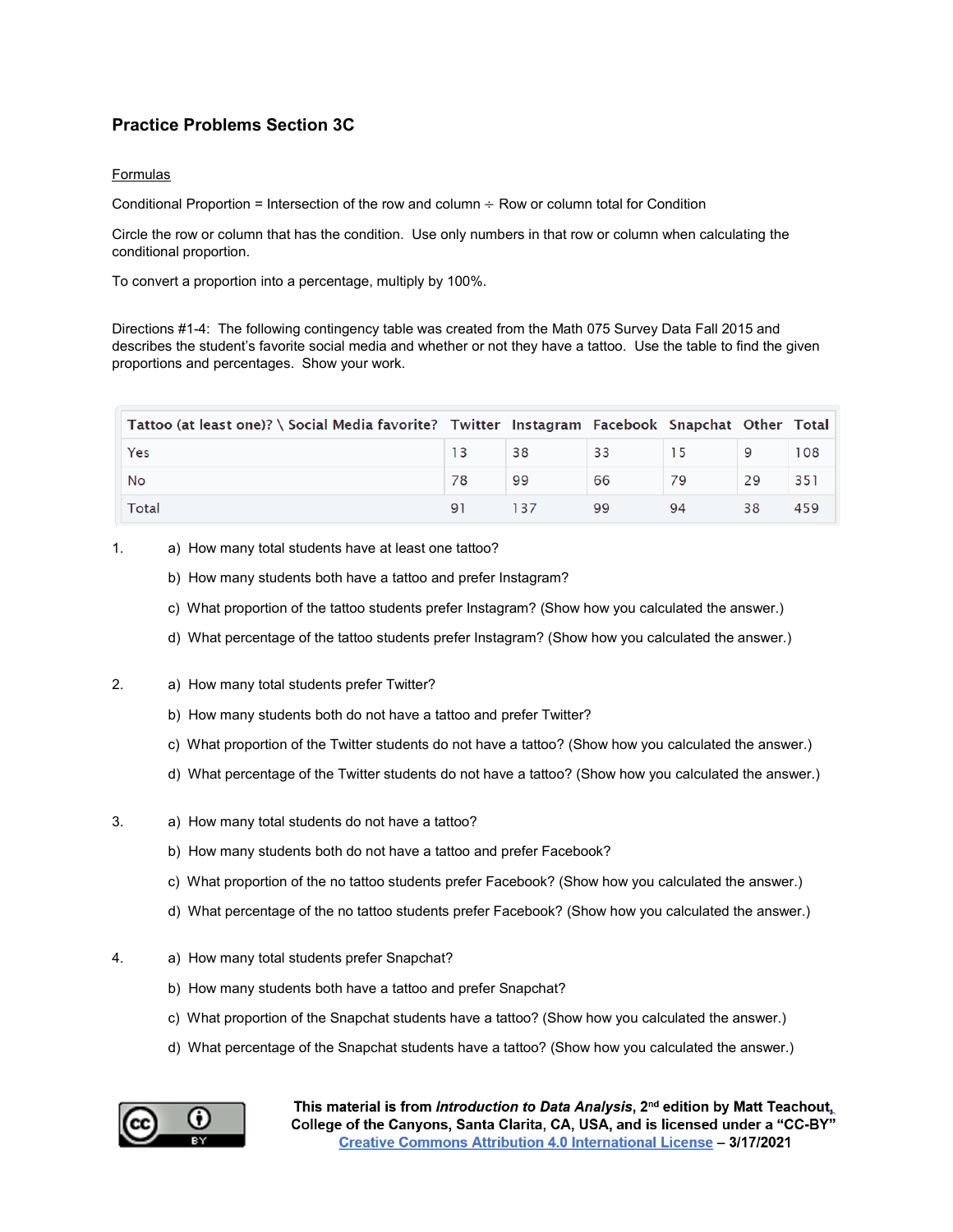Directions #5-8: The following contingency table was created from the Math 075 Survey Data Fall 2015 and describes the campus the student attended and the type of transportation they took to get to school. Use the table to find the given proportions and percentages. Show your work.

| Campus $\setminus$<br><b>Transportation</b><br>type to campus | <b>Drive</b><br>alone | <b>Public</b><br>transportation | <b>Dropped</b><br>off by<br>someone | Carpool Walk Other Bicycle Skate Total |   |             |   |     |
|---------------------------------------------------------------|-----------------------|---------------------------------|-------------------------------------|----------------------------------------|---|-------------|---|-----|
| <b>Canyon Country</b><br>Campus                               | 138                   |                                 | 14                                  | 15                                     |   | 4           | 0 | 180 |
| Valencia Campus                                               | 203                   | 17                              | 32                                  | 22                                     | 3 | $\mathbf 0$ |   | 279 |
| Total                                                         | 341                   | 24                              | 46                                  | 37                                     | 4 | 4           |   | 459 |

- 5. a) How many total students went to the Canyon Country campus?
	- b) How many students both drive alone and went to the Canyon Country campus?
	- c) What proportion of the Canyon Country campus students drove alone to school? (Show how you calculated the answer.)
	- d) What percentage of the Canyon Country campus students drove alone to school? (Show how you calculated the answer.)
- 6. a) How many total students were dropped off by someone?
	- b) How many students were both dropped off and went to the Canyon Country campus?
	- c) What proportion of the dropped off students went to the Canyon Country campus? (Show how you calculated the answer.)
	- d) What percentage of the dropped off students went to the Canyon Country campus? (Show how you calculated the answer.)
- 7. a) How many total students went to the Valencia campus?
	- b) How many students both carpool and went to the Valencia campus?
	- c) What proportion of the Valencia campus students carpool to school? (Show how you calculated the answer.)
	- d) What percentage of the Valencia campus students carpool to school? (Show how you calculated the answer.)
- 8. a) How many total students used public transportation to school?
	- b) How many students both used public transportation and went to the Valencia campus?
	- c) What proportion of the public transportation students went to the Valencia campus? (Show how you calculated the answer.)
	- d) What percentage of the public transportation students went to the Valencia campus? (Show how you calculated the answer.)

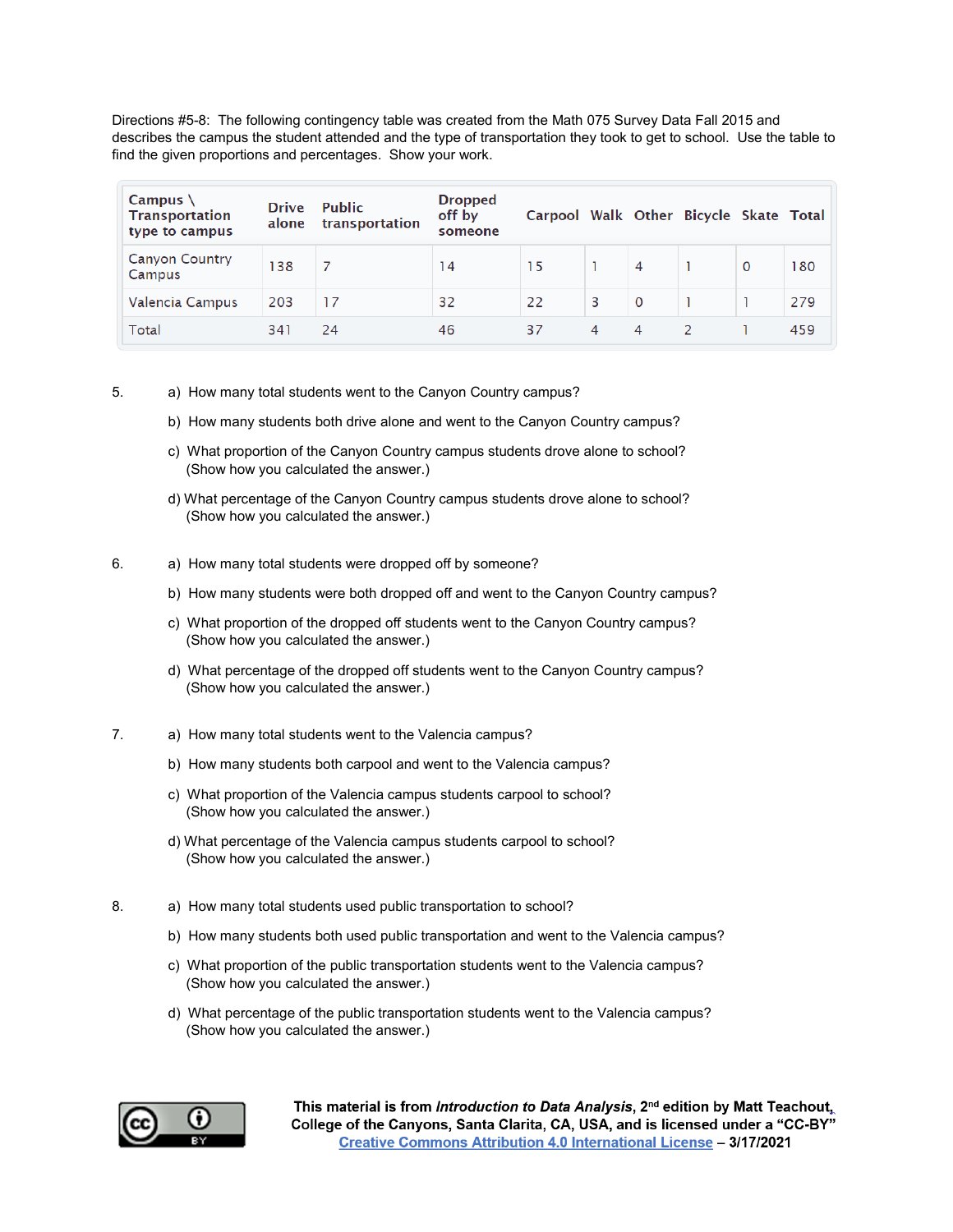9. Copy and paste the gender and month data taken columns from the "Bear" data into StatKey. Use StatKey to calculate the following. Let bear gender represent the rows and month data was taken represent the columns.

Directions for creating contingency table with StatKey from Raw Data:

- Open the "Math 075 Survey Data Fall 2015". Copy and paste the two columns next to each other in a new spreadsheet. Then copy both columns together.
- Go t[o www.lock5stat.com](http://www.lock5stat.com/) and click on "StatKey". Under the "Descriptive Statistics and Graphs" menu, click on "Two Categorical Variables". Click the "Edit Data" button. Push "Control A" and "Delete" on your keyboard to delete out any existing data. Then paste in your two columns of data. Check the box that says "Raw Data". If your data has a title, check the box that says "Data has a header row". Then push "OK". The rows should be gender and the columns should be month data taken. If it is not, simply click the "Switch Variables" button.
- Click on the "Row" proportions button and use the conditional row proportions to answer the questions.
- a) What proportion of the female bears were measured in August?
- b) What proportion of the male bears were measured in August?

c) Compare your answer in letter (a) to your answer in letter (b). Do the proportions look close or significantly different?

- d) What proportion of the female bears were measured in October?
- e) What proportion of the male bears were measured in October?

f) Compare your answer in letter (d) to your answer in letter (e). Do the proportions look close or significantly different?

g) Do your answers in letters (c) and (f) indicate that the bear gender may be related to what month the bears are measured in? Explain your answer.

h) If data indicated that bear gender was related to the month the bears were measured in, would that prove that the gender of the bear causes the bear to be measured in a certain month? Explain your answer.

10. Type in the following contingency table into StatKey and use the "Overall Proportions" button in StatKey to calculate the following proportions.

Directions for putting a contingency table into StatKey:

- Go t[o www.lock5stat.com](http://www.lock5stat.com/) and click on "StatKey". Under the "Descriptive Statistics and Graphs" menu, click on "Two Categorical Variables".
- Click the "Edit Data" button. Push "Control A" and "Delete" on your keyboard to delete out any existing data. Then type in the contingency table with commas as seen below. Do NOT check the box that says "Raw Data". Check the box that says "Data has a header row". Then push "OK". The rows should be the servers and the columns should be the type of payment. If they are not, simply push the "switch variables" button.
- Click on the "Column" proportions button and use the conditional column proportions provided to answer the questions.

Contingency Table (Credit Card by Server)

[Blank], Cash, Credit Card

Server A, 39, 21

Server B, 50, 15

Server C, 17, 15